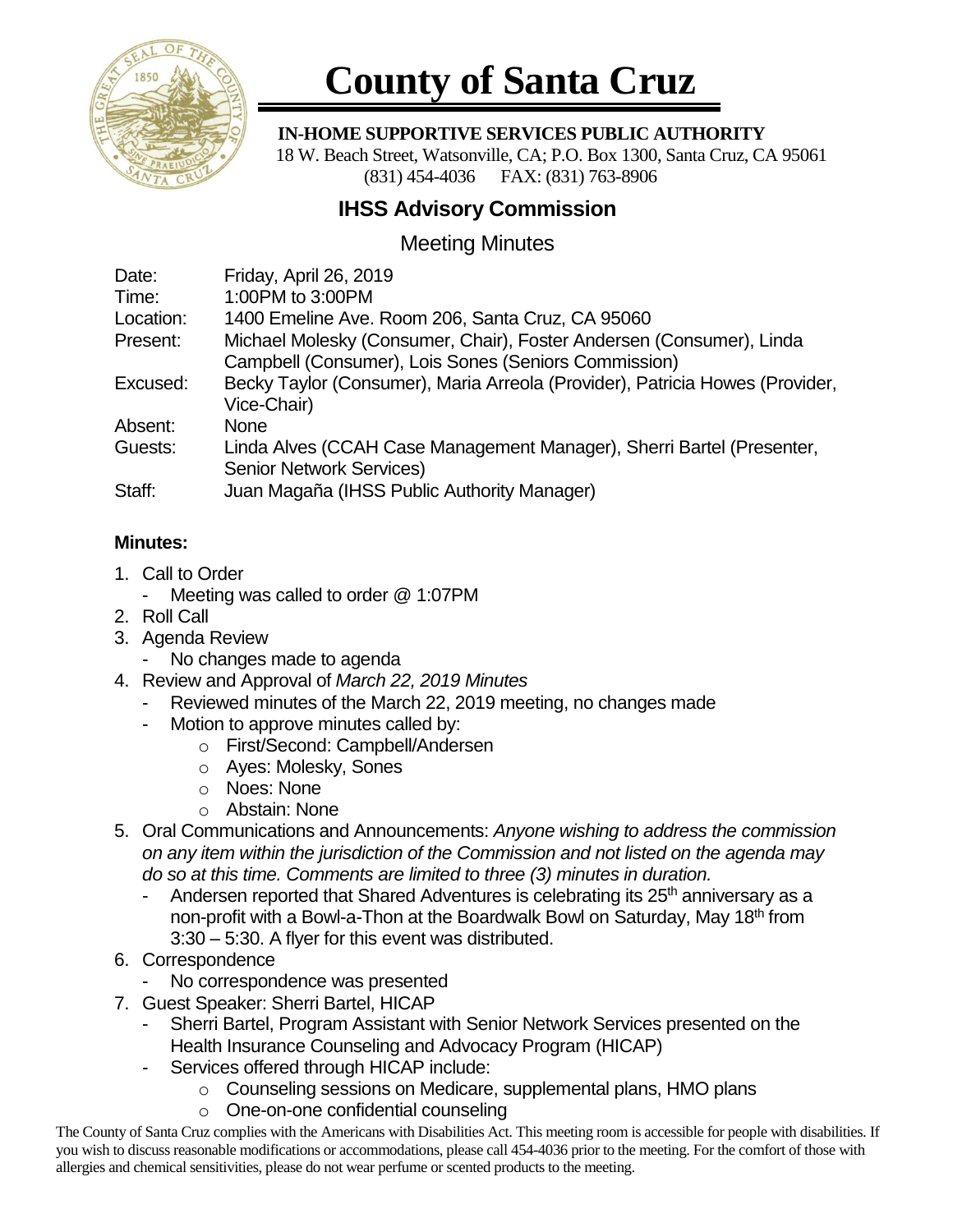- $\circ$  Monthly information classes at Dominican and Palo Alto Medical Foundation
- o They cover Santa Cruz and San Benito Counties
- o Open enrollment assistance for Medicare Part D
- o Assistance with Medicare fraud, billing and claims
- 8. Updates/Housekeeping
	- a. Topics & Speakers
		- The Commission would like to have the following topics/speakers added to future meeting agendas:
			- o Fraud
			- o Sr. Companion Program
				- (www.seniorscouncil.org/programs/seniorcompanion/)
			- o Overview of services provided by the Area Agency on Aging (www. http://seniorscouncil.org/programs/AAA/)
			- o Emergency Preparedness
			- o Adaptive technologies for persons with Disabilities (Look for center in Berkeley)
			- o John Beleutz from Health Project Center
	- b. May 24<sup>th</sup> IHSS Advisory Commission Meeting
		- Molesky inquired with the Commission regarding whether the group wanted to hold its regularly scheduled Commission on May 24<sup>th</sup>?
		- The Commission agreed to hold the meeting as scheduled.
	- c. Meeting Schedule
		- Molesky reminded the Commission that the Commission will not meet in the month of July or December.
- 9. Joint Commission Meeting
	- a. Agenda
		- Magaña reported that the agenda for the May 6, 2019 Joint Commission Meeting has been finalized. A copy of the agenda was included in the meeting packet.
	- b. Meeting Structure
		- Magaña reviewed the Joint Commission Meeting format, as noted on the meeting agenda
- 10.Provider Trainings
	- Magaña reported that the PA is currently in the process of scheduling the IHSS Provider trainings for fiscal year 2019-2020 and is seeking input from the Commission regarding which trainings they would like to see be offered for IHSS caregivers in Santa Cruz County.
		- o The PA partners with Health Project Center for the IHSS Provider Trainings
		- $\circ$  A listing of the available trainings was included in the meeting packer
	- The Commission reviewed the available trainings and made suggestions for possible training topics
	- The Commission also suggested the following topics be added to future IHSS Provider Trainings:
		- $\circ$  New providers vs ongoing providers skills needed for both
		- o Communication strategies between provider and consumer
		- $\circ$  Overview of common issues that include: Traumatic Brain Injuries, Dementia, Parkinson's, Multiple Sclerosis and Cerebral Palsy
		- o Motivational interviewing or helping people develop and reach their own goals
	- Magaña reported that he will invite a representative from Health Project Center to a future IHSS Advisory Commission meeting